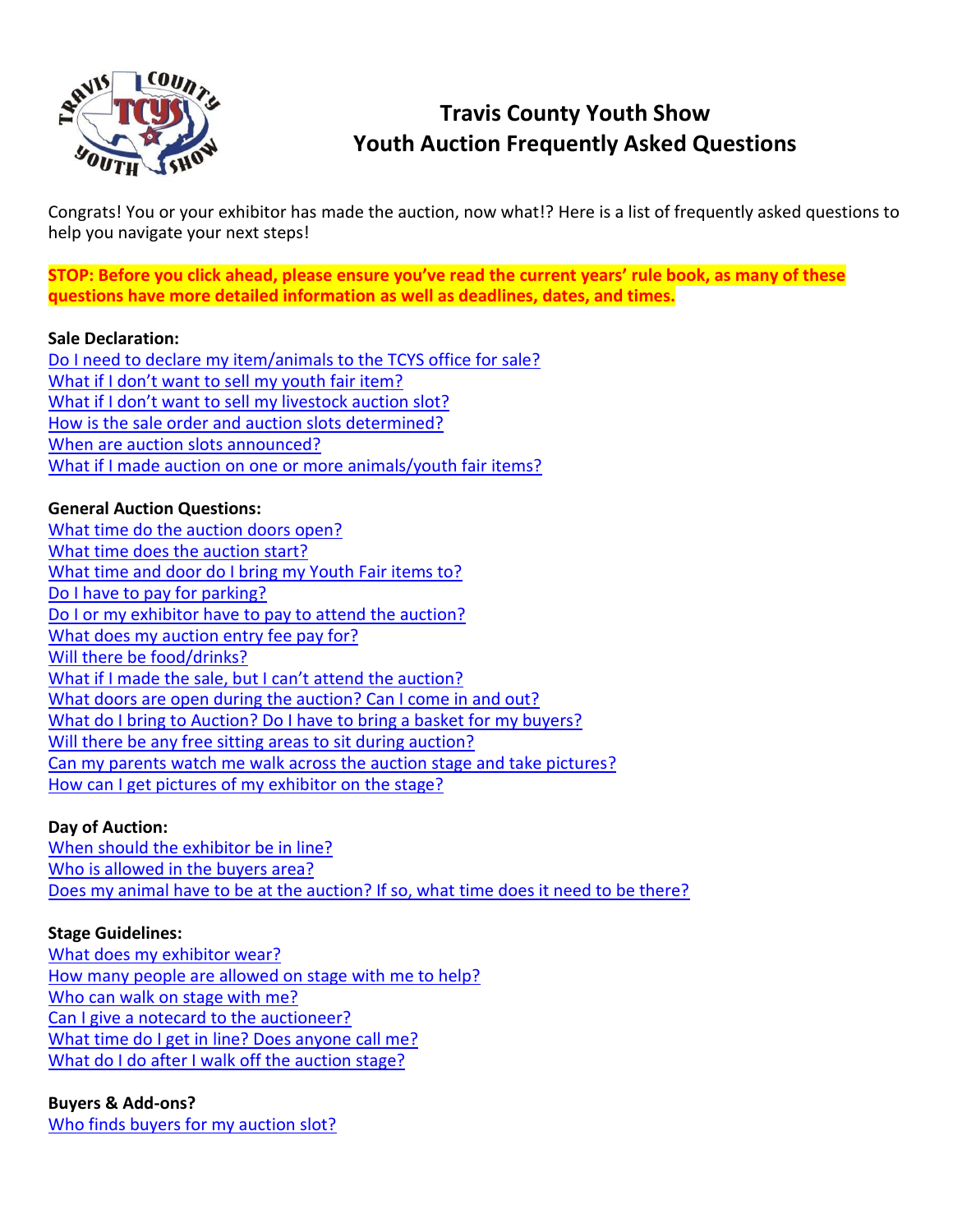[How do I get an invitation for my buyer?](#page-4-2) [What is an Add-on?](#page-4-3) [How can I become a buyer?](#page-4-4) [How does my \(family, neighbors, feed store, church group, etc\) add money to my auction slot?](#page-4-5) [How do add-on only buyers pay?](#page-4-6) [Why do I have to register every year as a buyer?](#page-4-7) I've pre-[registered as a buyer…how does check in work?](#page-4-8) [How many seats does each buyer get in the buyers section?](#page-4-9) [How can I sit next to my friends in the buyers section?](#page-4-10) [When should buyers pay](#page-4-11) their auction bills?

#### **Post Auction:**

[How do I get addresses to send thank you notes?](#page-5-0) [Are my add-on buyers included in my thank you note list?](#page-5-1) [How can I find out how much money each buyer put on my auction slot?](#page-5-2) [Is there anything I need to do to get my](#page-5-3) auction check? [When will I get my auction check?](#page-5-4)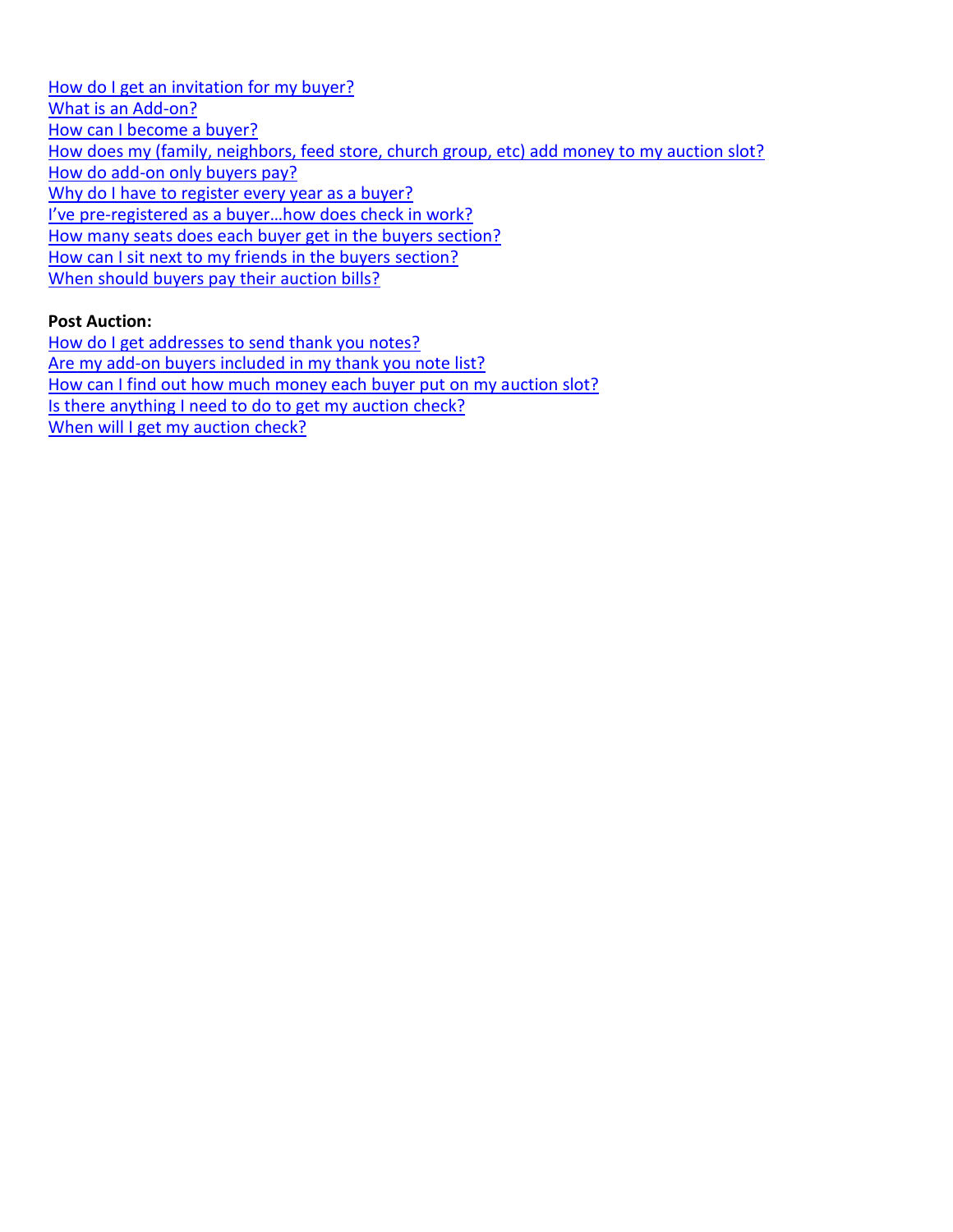# **Frequently Asked Questions & Answers:**

# <span id="page-2-0"></span>**Do I need to declare my item/animals to the TCYS office for sale?**

Yes, **but only** if you have 3 or more youth fair grand champions, OR 2 or more off the same livestock breed place for the sale, OR 3 or more total livestock placings that make the sale.

# <span id="page-2-1"></span>**What if I don't want to sell my youth fair item?**

By entering an item in Youth Fair, you are agreeing to sell your item if it makes auction. If you do not bring your item, you will be automatically disqualified from participating in the following Youth Fair.

# <span id="page-2-2"></span>**What if I don't want to sell my livestock auction slot?**

By entering the contest, you are agreeing to participate in the auction, if you make sale. If you do not wish you participate you must let the TCYS office know **before** the final sale order is posted. If you do not do so, you may be automatically disqualified from participating in the following Livestock show.

## <span id="page-2-3"></span>**How is the sale order and auction slots determined?**

- Youth Fair: All items receiving a grand champion ribbon are eligible for auction. Exhibitors may only sell up to 2 youth fair items. If 3 or more are eligible, the exhibitor must declare according to the Rule Book.
- Livestock: Please see the rule book for a full description. Sale slots are distributed evenly within large and small species/breeds, based on a percentage of the number of projects that arrived and qualified for competition in that classification. With small species receiving 50 slots, and large animals receiving 150.

#### <span id="page-2-4"></span>**When are auction slots announced?**

The sale preliminary sale list is posted online at [www.traviscountyyouthshow.org](http://www.traviscountyyouthshow.org/) by noon on Monday, following the show. An email is sent to 4-H and FFA advisors when it's posted.

## <span id="page-2-5"></span>**What if I made auction on one or more animals/youth fair items?**

You only need to declare for the sale if you have 3 or more youth fair grand champions, OR 2 or more of the same livestock breed place for the sale, OR 3 or more total livestock placings that make the sale.

#### <span id="page-2-6"></span>**What time do the auction doors open?**

9am, please check [www.traviscountyyouthshow.org](http://www.traviscountyyouthshow.org/) for the most up to date days/times.

#### <span id="page-2-7"></span>**What time does the auction start?**

10am, please check [www.traviscountyyouthshow.org](http://www.traviscountyyouthshow.org/) for the most up to date days/times.

# <span id="page-2-8"></span>**What time and door do I bring my Youth Fair items to?**

All projects must be turned in to the auction between 7:30-9:30am at the banquet side door. NOTE: Doors to the general area do not open until 9am and you will not be allowed into the auction area until after that time. Please also see section "What do I bring to Auction" for what to bring to check in.

#### <span id="page-2-9"></span>**Do I have to pay for parking?**

- No. Park in the front of the banquet hall.

#### <span id="page-2-10"></span>**Do I or my exhibitor have to pay to attend the auction?**

Yes. Everyone must pay to enter the auction. (Even our 100% volunteer run board pays to enter!)

#### <span id="page-2-11"></span>**What does my auction entry fee pay for?**

The rental of the facility, food (breakfast, lunch, dinner, dessert, snacks, etc), non-alcoholic drinks, coverage of drink tickets to top buyers, plates, utensils, auctioneers, auction materials, etc.

#### <span id="page-2-12"></span>**Will there be food/drinks?**

- Yes. TCYS will provide water and tea. For an additional cost, you may purchase soft drinks, beer, wine, and adult beverages from the banquet venue at conveniently located bars in the general admission area.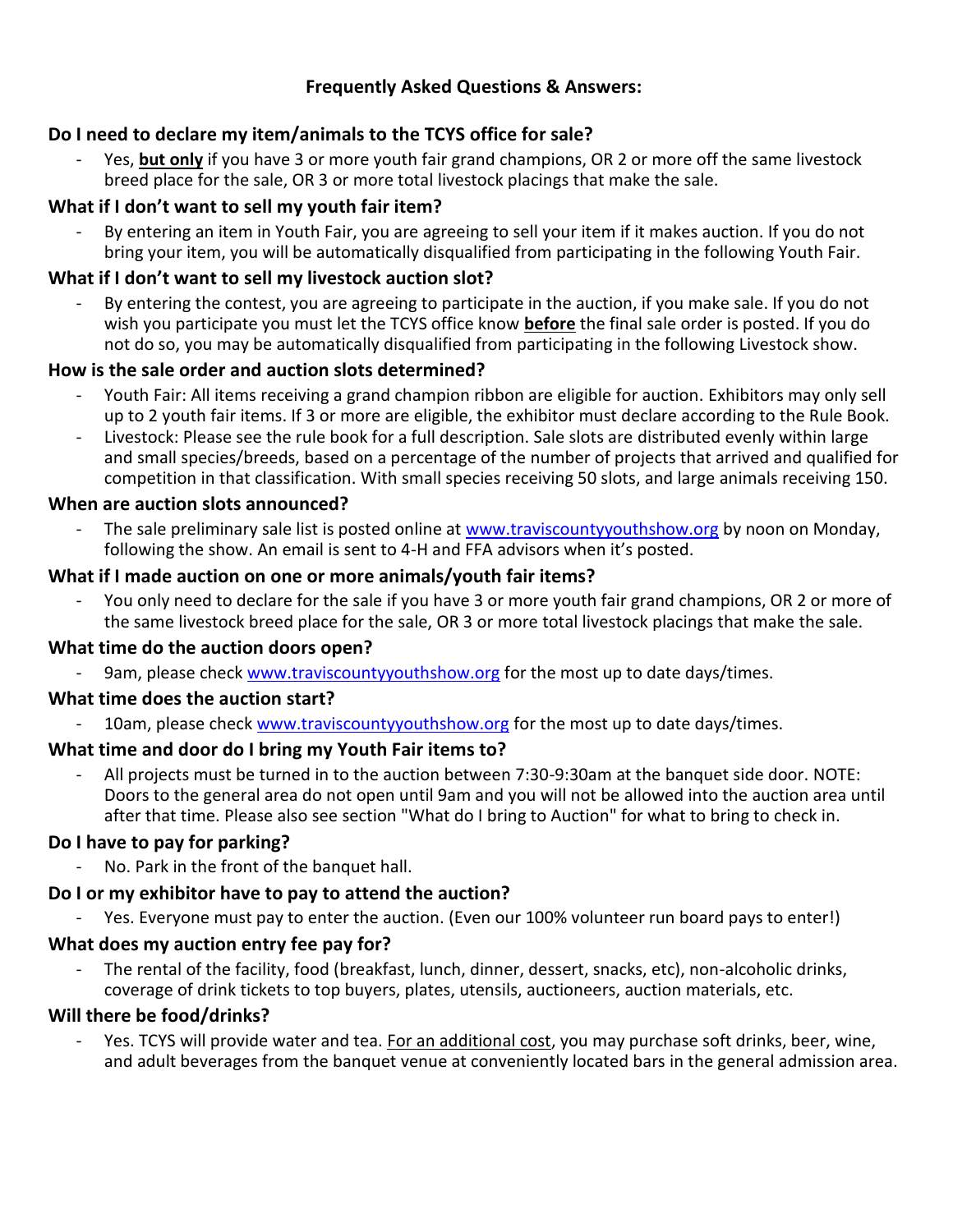# <span id="page-3-0"></span>**What if I made the sale, but I can't attend the auction?**

Exhibitors may use a substitution form in the event they have a UIL sanctioned event, sickness, or in the case of an emergency. Please contact your advisor and **tolla and trainers** if you need a substitution.

# <span id="page-3-1"></span>**What doors are open during the auction? Can I come in and out?**

The front doors will be available for you to go in and out of. All other doors will be restricted for specific use during the event or used for exit only.

# <span id="page-3-2"></span>**What do I bring to Auction? Do I have to bring a basket for my buyers?**

- Youth fair: your grand champion item (exclusion for the Preserved Division, which should bring a basket in place if your item), your ribbon, and if you'd like a donation to scholarship or a small buyer appreciation gift.
- Livestock: exhibitors should bring a buyers appreciation gift basked or a donation to the scholarship fund, in addition to their ribbon. Only Grand and Reserve should bring their animals.
- Livestock Baskets should remain in your cars until your turn to get in line for auction, as space is limited.

# <span id="page-3-3"></span>**Will there be any free sitting areas to sit during auction?**

No, everyone who enters the building will be required to pay an entry fee.

# <span id="page-3-4"></span>**Can my parents watch me walk across the auction stage and take pictures?**

- Yes, if they've paid they may watch and take pictures from the general admission area.

## <span id="page-3-5"></span>**How can I get pictures of my exhibitor on the stage?**

- Yes, we have a professional photographer. Pictures are available for purchase of all auction slots.

## <span id="page-3-6"></span>**When should the exhibitor be in line?**

When your sale lot is within 20 sale lots, you should head to the staging area behind the auction stage. Please pay close attention to lot numbers as they go across the stage, as it can sometimes be hard to hear the further away from the stage you are.

# <span id="page-3-7"></span>**Who is allowed in the buyers area?**

Only registered buyers are allowed in the buyers area.

# <span id="page-3-8"></span>**Does my animal have to be at the auction? If so, what time does it need to be there?**

Only grand and reserve species champions come to auction. Animals should be there at noon.

# <span id="page-3-9"></span>**What does my exhibitor wear?**

- Show ring/Sunday best attire should be worn on stage.

# <span id="page-3-10"></span>**How many people are allowed on stage with me to help?**

No more than 2 people, including the exhibitor can be on stage.

# <span id="page-3-11"></span>**Who can walk on stage with me?**

- If you require help, TCYS has volunteers from our Jr. Superintendents and Queens Court who would be happy to help you across the stage. Otherwise, you may bring someone who is already behind the stage within 20 lots of your number.

# <span id="page-3-12"></span>**Can I give a notecard to the auctioneer?**

This is reserved for HIGH SCHOOL SENIORS only, note cards should be 50 words or less.

# <span id="page-3-13"></span>**What time do I get in line? Does anyone call me?**

You should be in line behind the stage at least 20 lots before your designated Sale Lot. Nobody will call you, so you should be paying close attention to the sale lot numbers.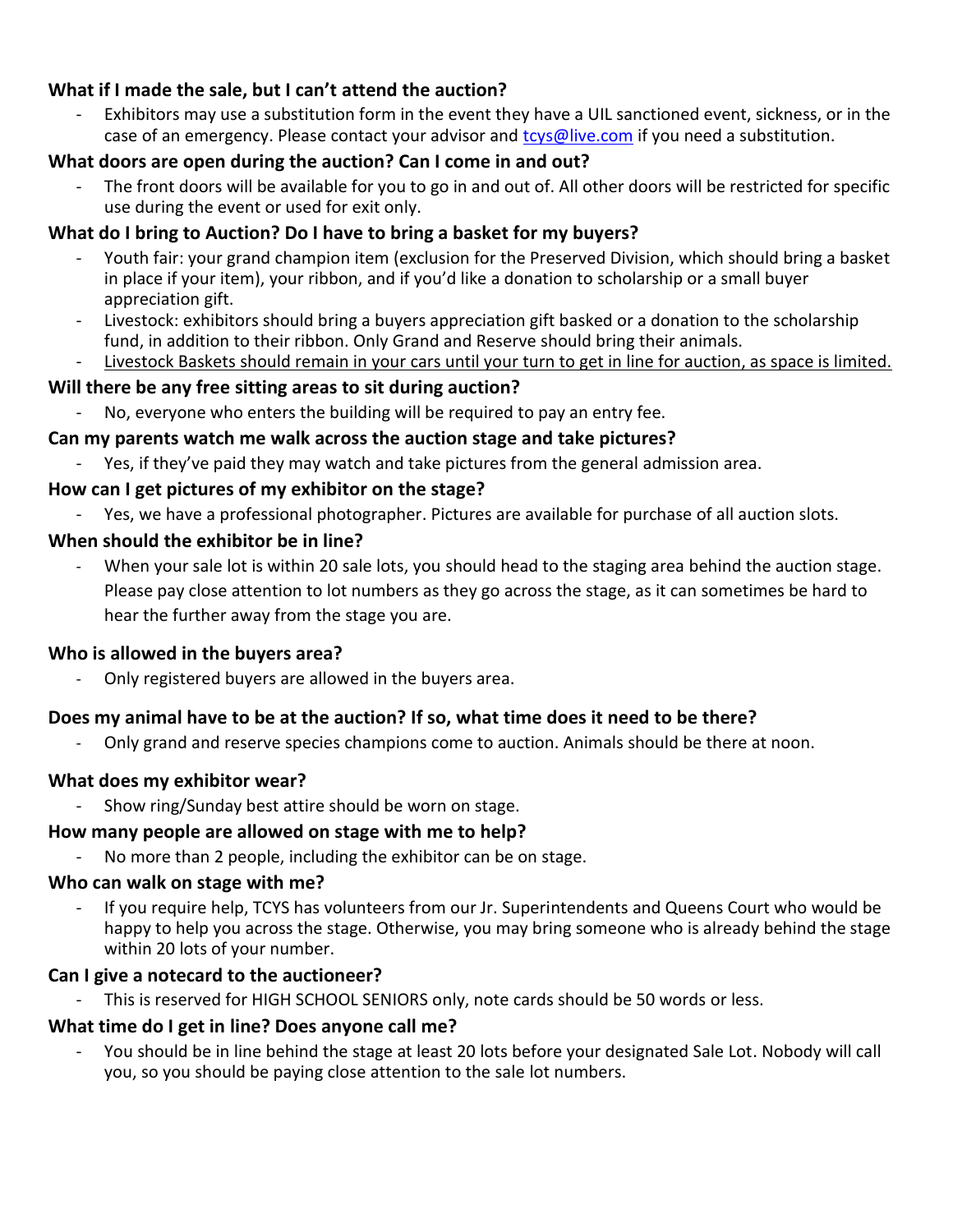# <span id="page-4-0"></span>**What do I do after I walk off the auction stage?**

You will be escorted off the stage by the pink ladies. You should follow them to your buyer where you will give your basket or thank them. After that, exhibitors should leave the buyers area.

## <span id="page-4-1"></span>**Who finds buyers for my auction slot?**

Each exhibitor is responsible for securing their own buyers. TCYS tries to recruit new buyers every year, but buyers come in because of the pre-existing relationships they have with the exhibitors.

## <span id="page-4-2"></span>**How do I get an invitation for my buyer?**

You (the exhibitor) should write, call, and invite buyers who you are close too and tell them about TCYS, what you've learned, and why you participate. TCYS does not write these letters for you or contact potential buyers on your behalf.

#### <span id="page-4-3"></span>**What is an Add-on?**

An add-on is donation to your auction slot that could come from someone close to you personally. Your parents, grandparents, cousins, neighbors, feed store, church group, etc.

## <span id="page-4-4"></span>**How can I become a buyer?**

- TCYS is happy to have new buyers. Please register at the front entry as a new buyer when you arrive. Otherwise, pre-registration for new and returning buyers will be available during the month of January at the Information/T-Shirt Booth by the Show barn Office.

## <span id="page-4-5"></span>**How does my (family, neighbors, feed store, church group, etc) add money to my auction slot?**

You should reach out to these people before the show. If they want to donate to your auction slot, please bring their contact info **AND** payment to the auction. (see "How do add-on only buyers pay")

#### <span id="page-4-6"></span>**How do add-on only buyers pay?**

All Add-on only buyers should pay at the time of add-on's by sending checks, cash, money orders, and/or by providing credit card information to the exhibitor. TCYS will not bill or invoice for add-on only money.

#### <span id="page-4-7"></span>**Why do I have to register every year as a buyer?**

We have to ensure buyer information is up to date. By requiring a yearly registration we've been able to ensure easy collection of over 95% of our buyer donations, just by making this requirement.

#### <span id="page-4-8"></span>**I've pre-registered as a buyer…how does check in work?**

- Once pre-paid and pre-registered, you will have a packet with your wristbands. The first person in your group to check in will be given those bands and any other tickets for the entire group.

#### <span id="page-4-9"></span>**How many seats does each buyer get in the buyers section?**

Buyers groups will have up to 4 seats total and individual buyers will have up to 2 seats.

# <span id="page-4-10"></span>**How can I sit next to my friends in the buyers section?**

Pre-register and pre-pay. Reserved Seating will be selected and picked on a first come first serve basis during pre-registration. Buyers who didn't pre-register may find an open space in the buyers section.

#### <span id="page-4-11"></span>**When should buyers pay their auction bills?**

- TCYS prefers that all buyers pay their bill at the close of auction. Invoices for buyers may be sent post auction. Please see the rule book for specific buyer rules.
- BUYER RESPONSIBILITY: If the buyer does not pay his/her bill, the person filling out the buyer registration form will then become responsible for the entire bill. If a bill is outstanding as of April 1st, the exhibitor will not receive any un-paid portion of the total purchase price from their auction sale lot. If received, a second check will be issued within the calendar year. Buyers will have approximately 30 days from the day of auction to dispute their invoice. After 30 days from Auction, all sales will be final.